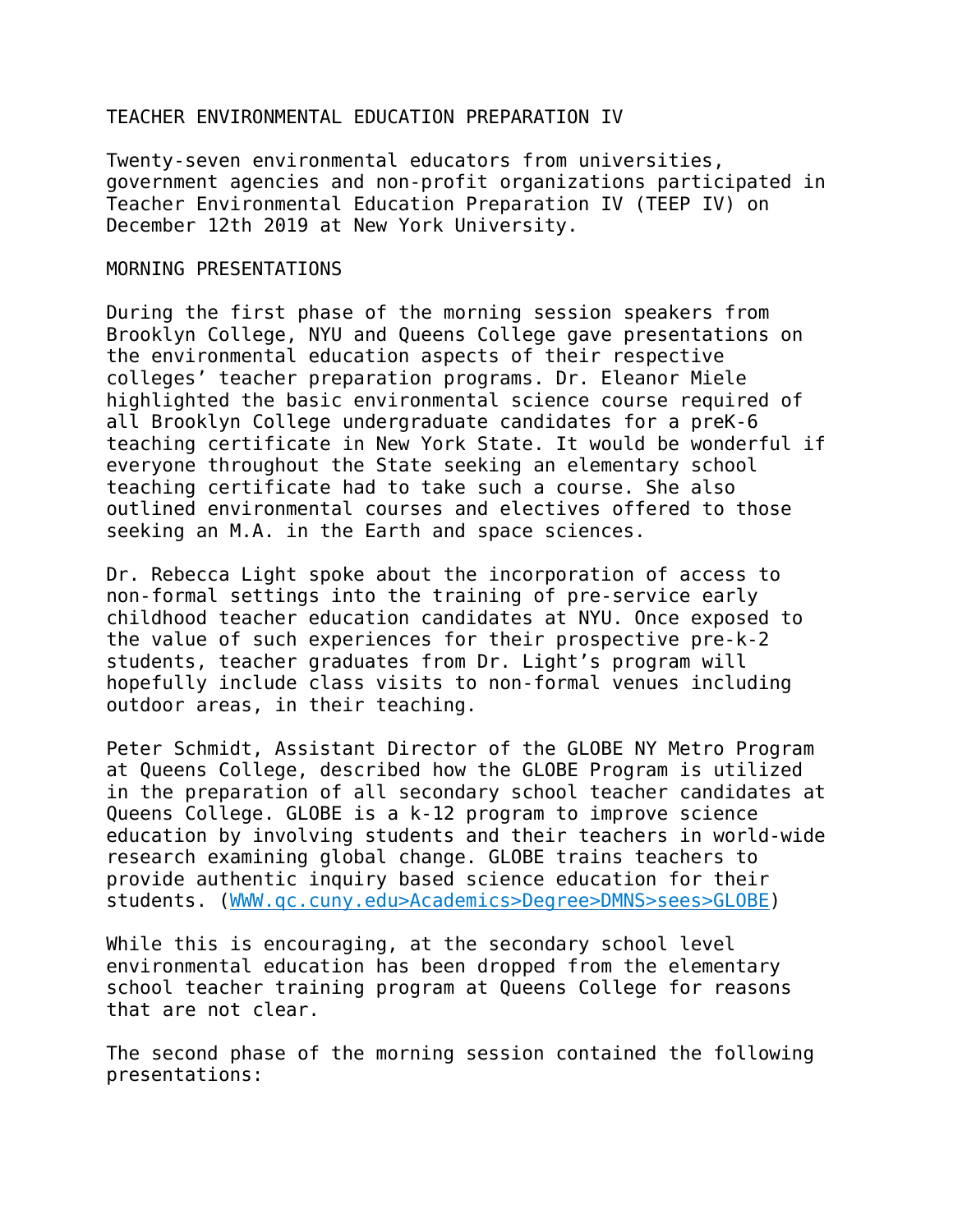Drs. Shakila Merchant and Tarendra Lakhankar of the City College NOAA Center for Earth Systems Science and Remote Sensing Technologies (CREST), on "Weather Stations in Schools" as a means of teaching about climate change;

The ongoing effort to establish an environmental education clearinghouse for teachers and non-formal educators by River DiLeo of EEAC;

Planning for a climate change education conference by Sarah Pidgeon of Solar One and EEAC;

The NYC DOE program to install solar collectors on school buildings by Christine Johnson of DOE, Division of School Facilities.

Workshop attendees were excited when Shakila Merchant and Tarendra Lakhandran of City College offered the college's facilities as a place to hold the climate education conference.

Some 45 schools currently have solar PV systems and over 300 are currently in the pipeline to receive a system. The average system provides 20% of a school's electricity; in some schools as much as 50% of electricity is provided.

## AFTERNOON DISCUSSION GROUPS

The afternoon session consisted of four concurrent discussion groups which were intended to review the highlights of the morning talks and recommend next steps in each area: teacher preparation in environmental education, plans for a climate change education conference for teachers and non-formal educators, weather stations for schools and the role of sustainability coordinators in schools (speaker cancelled morning presentation due to family illness).

Climate Change Education Conference for Teachers and Non-formal Educators

The climate change education conference discussion group developed strategies for moving the conference planning process forward. With respect to outreach the group recommended looking for other non-profit partners who can reach teachers. Specifically this means connecting to organizations and individuals in the health, social justice, civics and afterschool fields.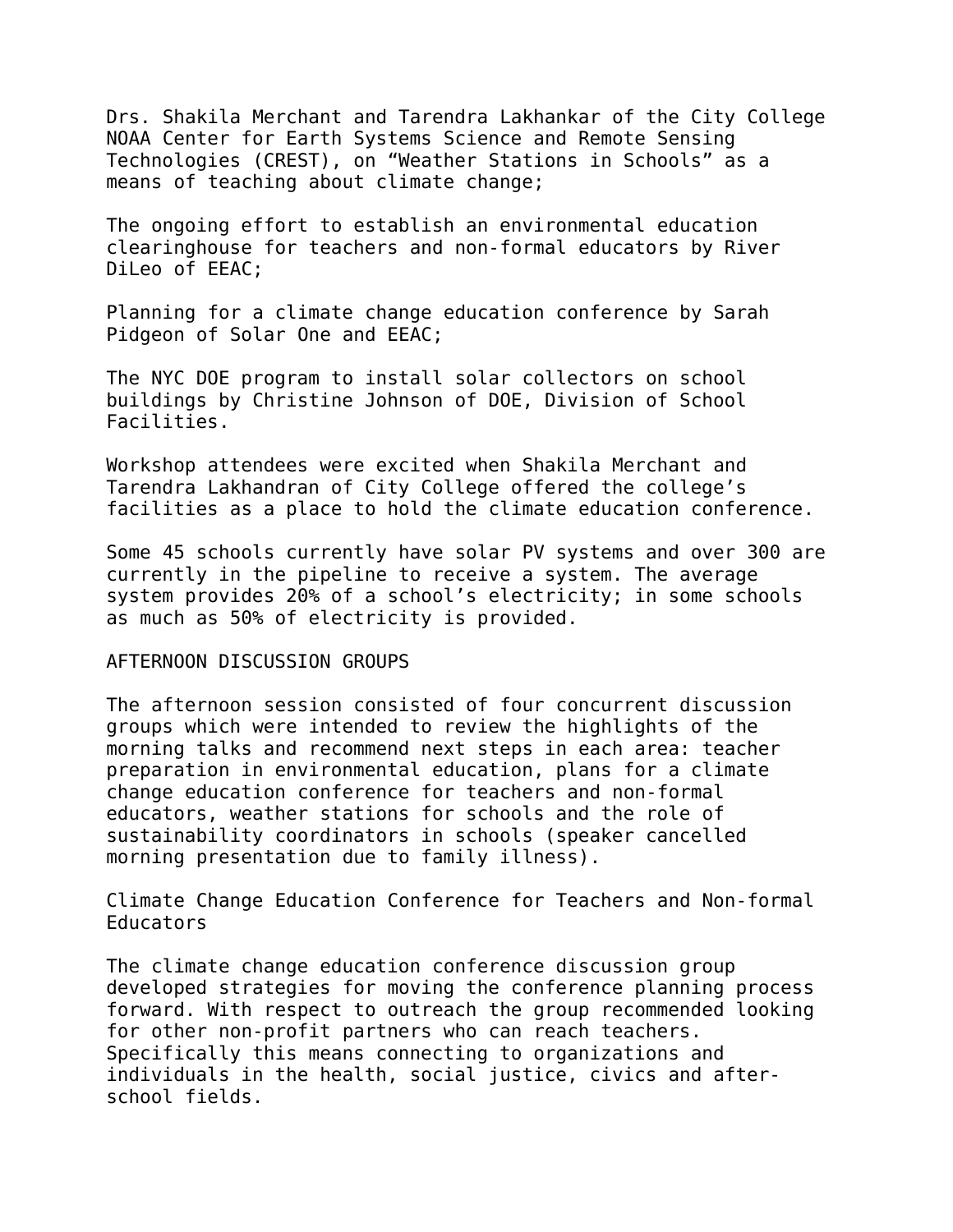Civics group outreach should also include communicating with groups such as "Civics For All" (CFA) who can help us with eliciting participation in the conference and with facilitating workshops. Greg Borman of DOE will contact CFA.

The group then tackled logistics recommending a \$25-35 charge which would include food for attendees. We would endeavor to secure a NYC DOE co-sponsorship of the conference, offer a number of scholarships and reduce the conference fee for EEAC members.

The group discussed conference content. All agreed that workshops should be hands-on and/or interactive, should be aligned with curriculum content and offer some networking events during and after the conference such as a happy hour, film screening and casual events. A Facebook group will be set up ahead of time and people should enroll in it.

There was consent that an expo be a feature of the gathering with a raffle with \$80 fees for profit making organizations and \$25 for non-profits.

Workshop structure was reviewed and there was general agreement that there would be about 30 workshops total divided between two hour and one hour sessions. There would be a need for 10 classrooms. We agreed to think about offering strands such as a policy strand and a practices track. As stated earlier City College may be able to provide the space at little or no charge.

Teacher Preparation in Environmental Education

The discussion group on teacher preparation in environmental education (EE) focused on expansion within the City University of New York (CUNY). They identified a few basic obstacles that have prevented more integration of EE into teacher prep. at CUNY:

\*Existing environmental courses are often not accepted by school faculty and/or administration as fulfilling science requirements, making it difficult for colleges to include those courses in teacher certification packages;

\*Added to the previous issue is the anxiety that many prospective teachers feel over taking science courses causing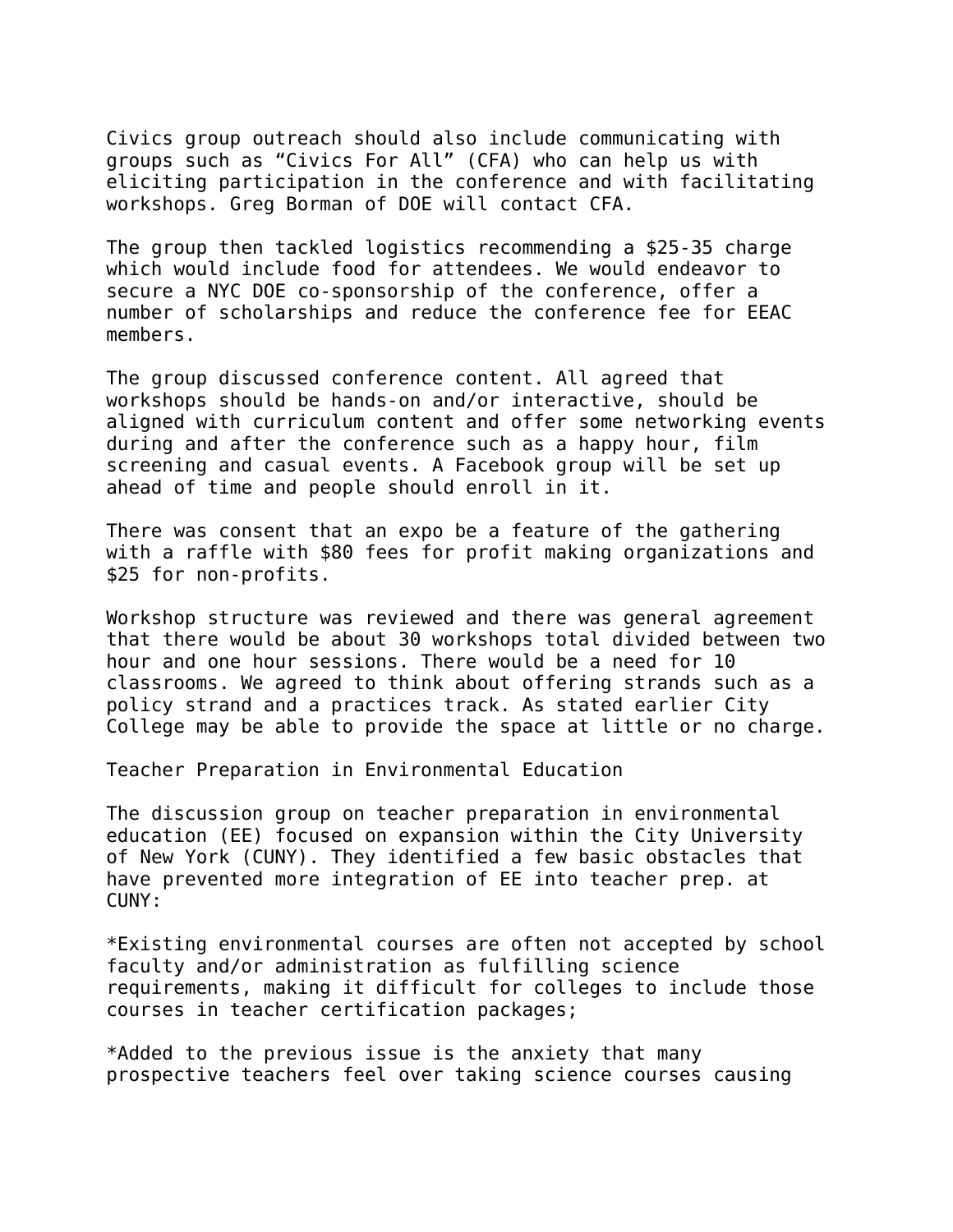them to take as limited and unchallenging a science menu as possible;

\*Often EE programs do not continue because faculty who spearheaded them have retired and new staff have other areas of focus and expertise;

\*Often EE courses are more theory than practice- there is not enough application of theory.

The group made some recommendations:

+EE and sustainability courses and programs must be institutionalized by making sure they are in the course bulletin and school program descriptions;

+When inviting CUNY faculty to present at conferences and symposia include invitations to their deans as they value opportunities to present;

+Attendees to this discussion group should reach out to invite other CUNY faculty to meetings to discuss teacher prep. in EE, e.g., Amanda Levy has a contact at Medgar Evers who should be brought into the loop. TEEP can play a supporting role;

+This group can make a presentation at the Climate Change Education Conference to be held later in 2020.

The discussion ended on a positive note with Eleanor Miele stating that there is a freshman seminar in sustainability at Brooklyn College and Peter Schmidt offering the information that the GLOBE Program has an introductory course available to all freshmen at Queens College.

Sustainability Education Coordinators

The main takeaway from the Sustainability Coordinator Discussion Group is that the DOE Office of Sustainability will continue to offer and enrich a plethora of support opportunities to sustainability coordinators such as the sustainability project grant, sustainability mentorship program and the Sustainability, Efficiency and Environment Dedication (S.E.E.D.) Certification, which guides schools through action access categories that support measurable progress in sustainability. Schools work towards bronze, silver and gold certificates and DOE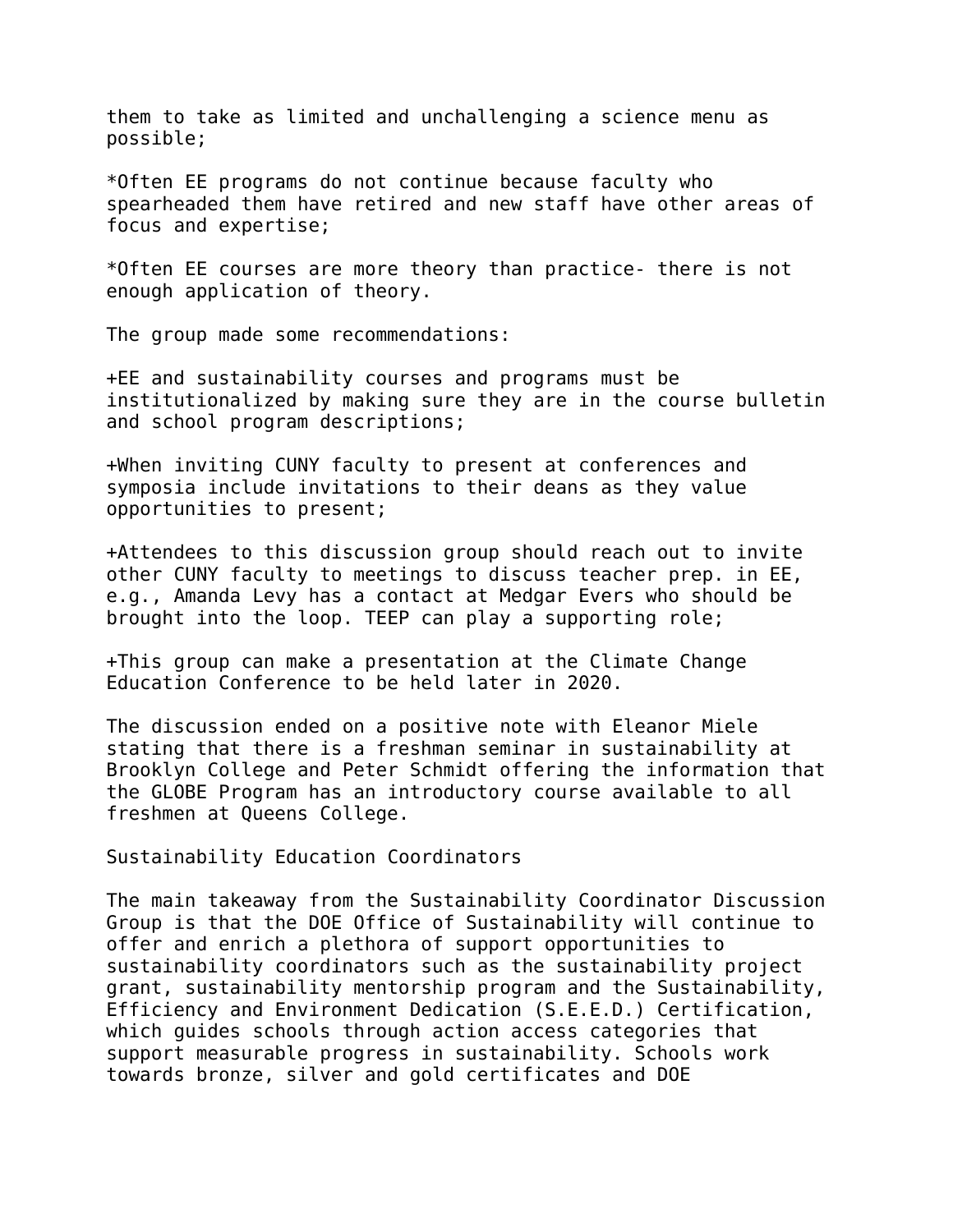recognition. EEAC will support those efforts in any manner possible.

The Weather Stations in Schools Group

The group reviewed the current status of weather stations in schools and how much future expansion is realistic. Twenty weather stations in schools have been installed across the 5 boroughs of NYC, 19 of which are feeding data to the CUNY server at the CREST Institute at City College.

CUNY CREST plans to install additional sites including on Staten Island and Long Island. To do this the Center needs to find more funding, resources and participants who are willing to spend the time and make the commitment. There is also a need to create teacher ambassadors and leaders who can train incoming teachers to the program and expand the knowledge and pedagogy/curriculum on weather stations and climate. Dedicated instructors and curriculum developers need to be identified to create instructional designs in line with academic standards with a focus on Earth System Sciences and environmental engineering.

The group discussed a role for EEAC/TEEP involving the identification of schools that want weather stations and sources of funding. The preparation of proposals is another area where TEEP may be able to provide assistance.

NEXT STEPS

\*The Climate Change Education Planning Group, coordinated by Sarah Pidgeon, Chair of the EEAC Program Committee, is exploring a virtual climate change education conference in 2021.

\*TEEP will participate in the Weather Stations in Schools effort as a means of teaching climate change in the NYC schools. Hopefully more schools will be motivated to participate.

\*TEEP will support DOE's Sustainability Education Coordinators enrichment projects in any manner possible.

\*TEEP will continue to work to create the EE Clearinghouse for teachers and non-formal educators.

\*The course and program offerings in teacher preparation at Brooklyn College, Queens College, City College and NYU can be the basis of "best practices" initiatives that should be